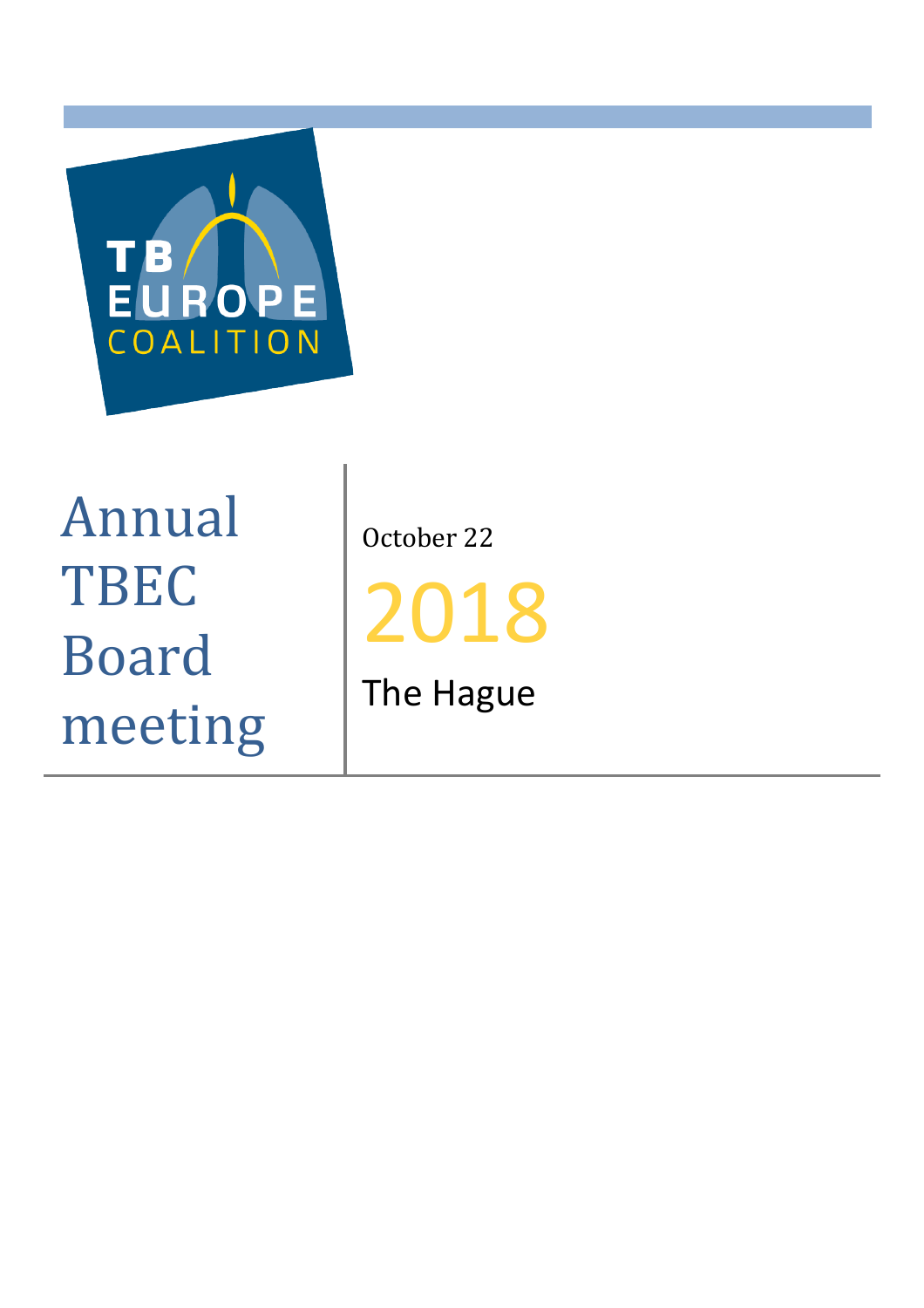# **TABLE OF CONTENTS**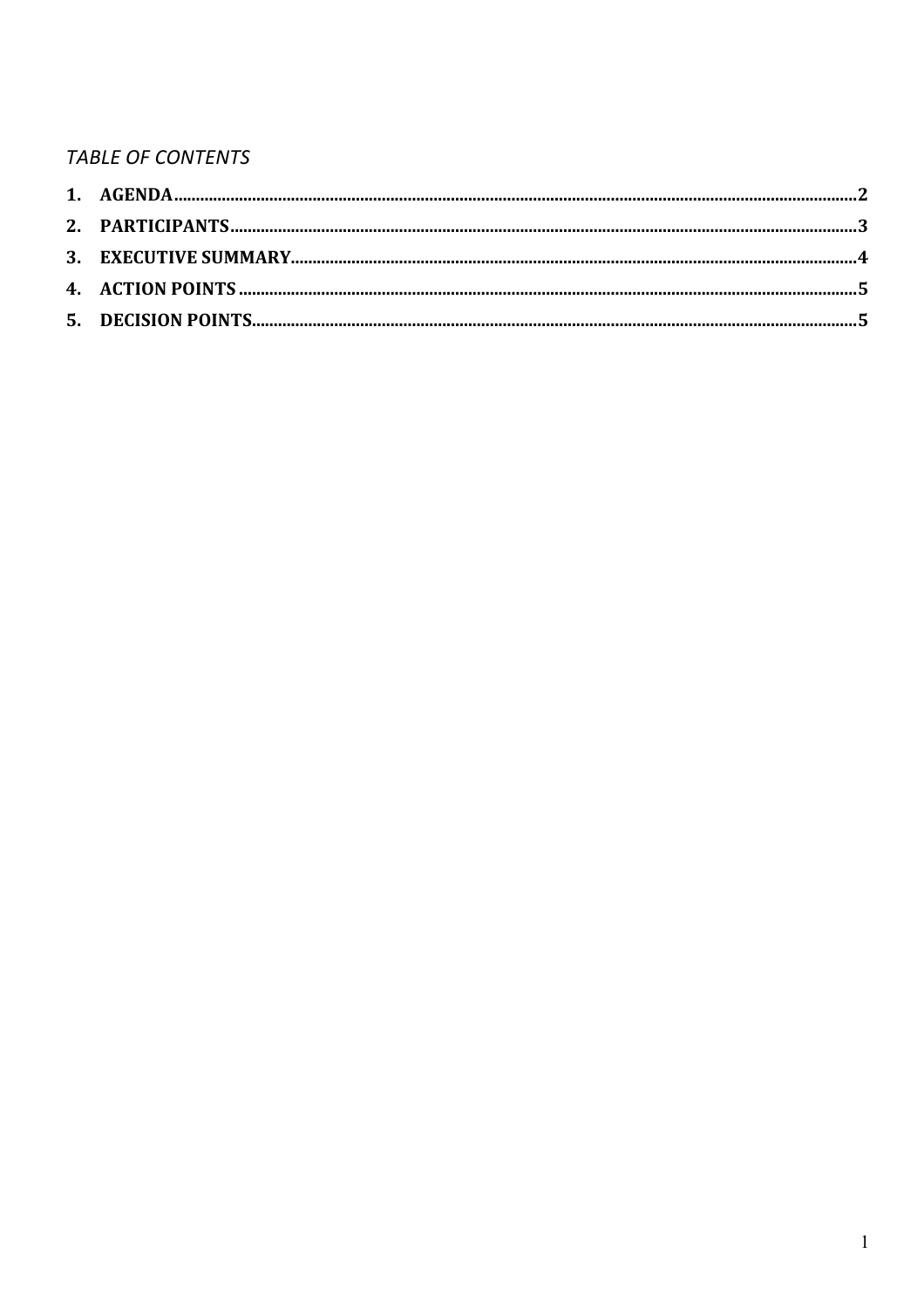#### **TBEC Annual Board Meeting agenda**

22 October 2018 Ibis Hotel, The Hague 9am-6pm

Participants: all Board Members TBEC Secretariat: Yuliya Chorna, TBEC Director; Anete Cook, TBEC Senior Officer, RESULTS UK

# 09.00-09.30: **Welcome coffee**

09.30-10.00: **Interactive introduction exercises** 

10.00-10.15: **What are the objectives/expectations of the meeting?** 

10.15-11.15: **Where do we stand in terms of grants and projects objectives? What are our opportunities for 2019?** 

- Overview of TBEC grants and programmatic objectives for 2019
- Opportunities in 2019 and key partnerships
- Discussion and Decision:
	- o Where should the TBEC Board have strategic presence (in other Boards for instance)?
	- o How do we split different responsibilities in different regional fora?

#### Coffee break: 11.15-11.30

#### 11.30-13.00: **How do we transition to a centralized Secretariat? How do we best handle relationships between Board and Secretariat? How do we ensure sustainable funding for TBEC?**

- Adoption of delegation of authority
- Adopting Annual cycle of work
- Decision on set up of new Secretariat and hiring of new staff
- Decision on grant seeking strategy

Lunch at IBIS hotel 13.00-14.00

#### 14.00-15.00 **Governance**

- What skills do we have in the TBEC Board? Skills audit
- What is the role of a Board?
- Understanding the role of the OAC
- Decision on the recruitment of new Board member

#### 15.00-16.00: **Brainstorming and decision on the next 3 TBEC regional events: purpose and concepts**

16.00-16.30 Coffee break.

#### 16.30-18.00 **World café discussion on key strategic advocacy topics**

- New guidance for DR-TB treatment
- Post UN HLM accountability
- Transition and health system approach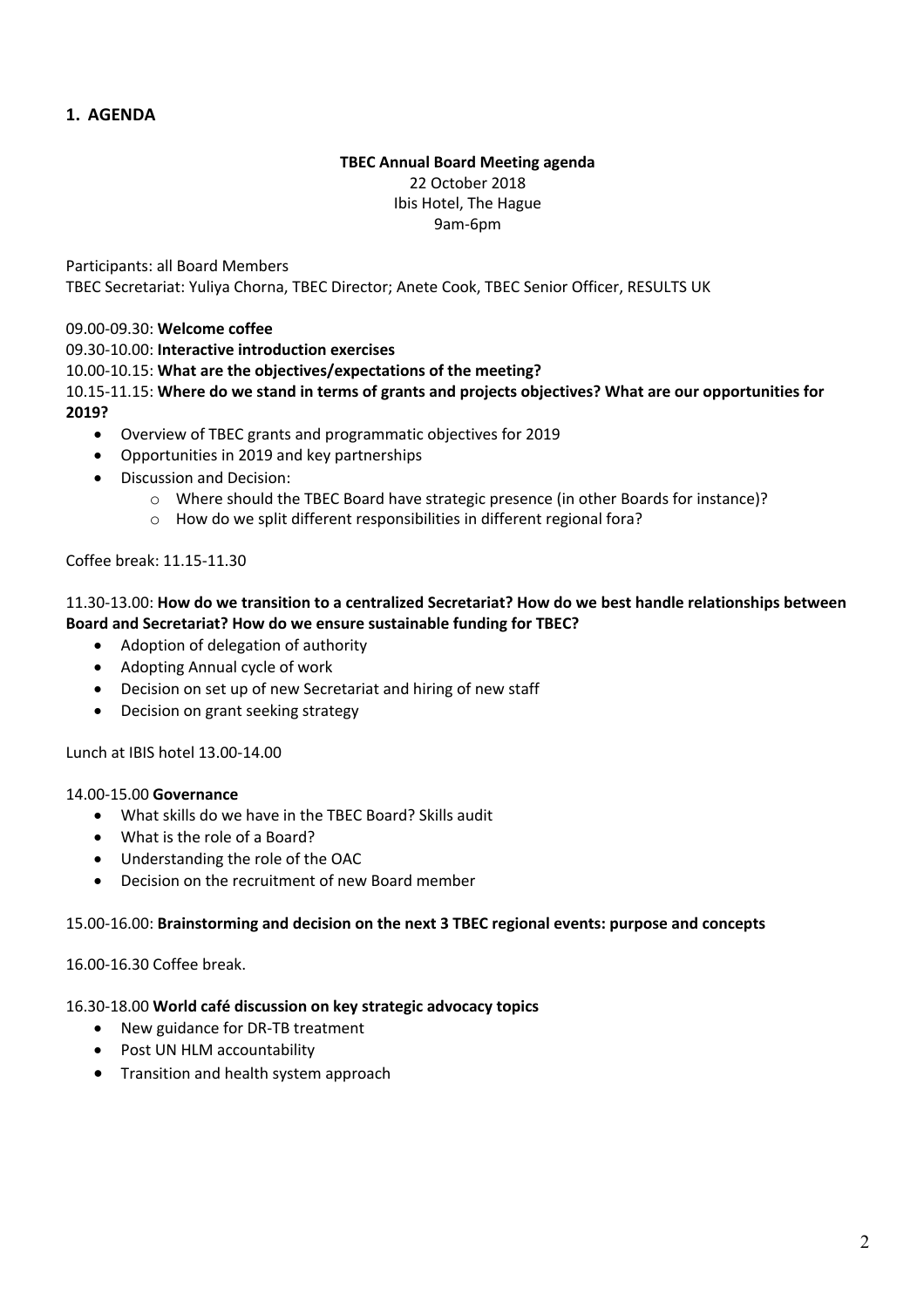# **2. PARTICIPANTS**

# **Board members**

Fanny Voitzwinkler, Belgium, Chair of TBEC Board Paul Sommerfeld, UK, Co-Chair of TBEC Board Stefan Radut, Romania, Vice-Chair of TBEC Board

Marine Ejuryan, Belgium Jonathan Stillo, USA Oxana Rucsineanu, Moldova Elchin Mukhtarli, Azerbaijan Safarali Naimov, Tajikistan Cristina Enache, Romania Nela Ivanova, Bulgaria Olga Klymenko, Ukraine Kseniia Shchenina, Russia

# **TBEC Secretariat**

Yuliya Chorna, Ukraine, TBEC Director Anete Cook, UK, TBEC Senior Officer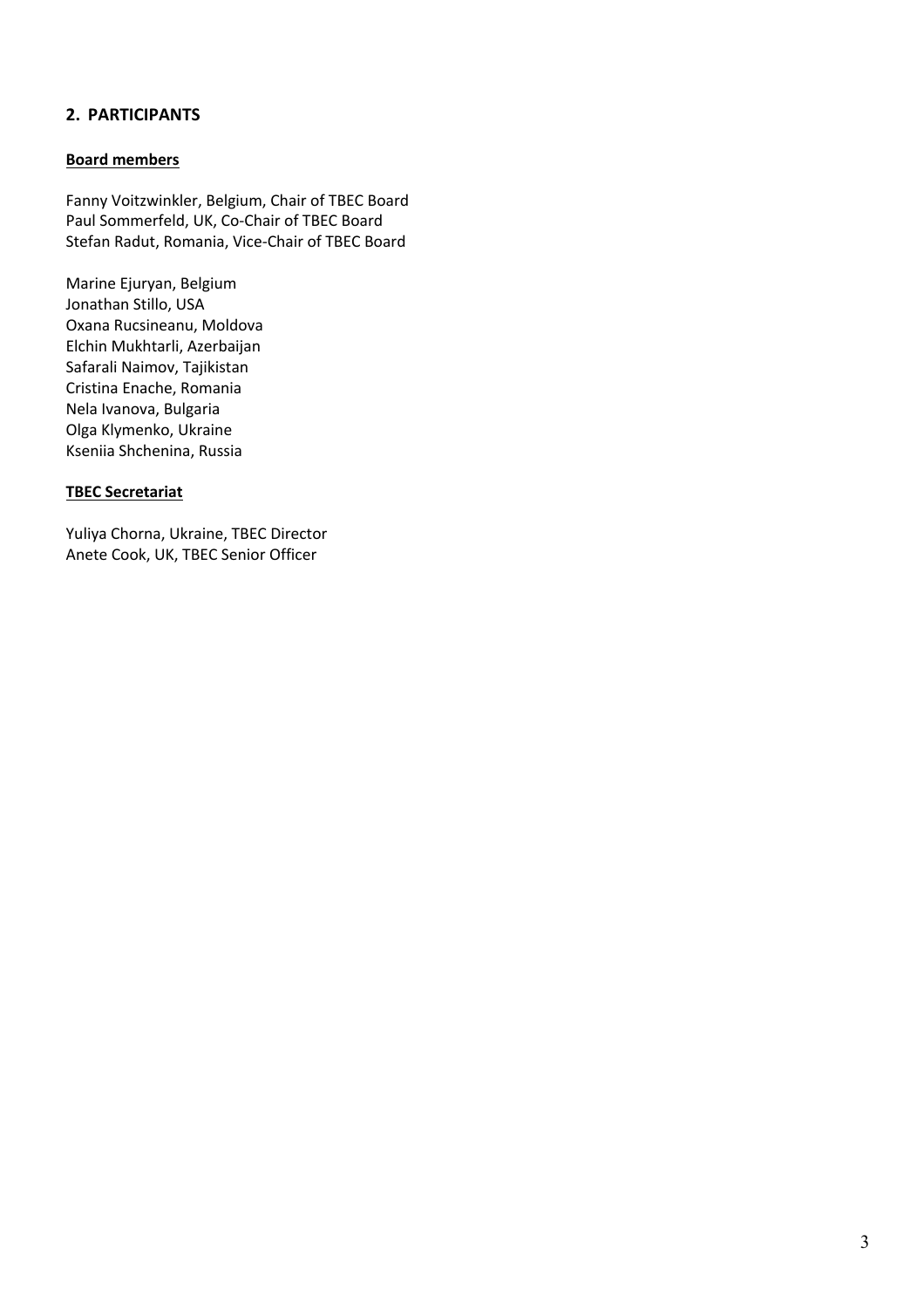# **3. EXECUTIVE SUMMARY**

The first annual meeting of newly elected TBEC Board took place on 22<sup>nd</sup> October, the Hague, the Netherlands. Twelve TBEC Board members and two TBEC Secretariat members attended the meeting, included the newly appointed TBEC Director, Yuliya Chorna. The meeting lasted for one and was divided in four key topics: first of all, TBEC grants and project objectives and opportunities for partnership building in 2019; second, TBEC governance, specifically, transition to a centralized Secretariat and relationship between TBEC Secretariat and the Board, thirdly, Board member skills and knowledge mapping for more focused engagement, and, finally, TBEC potential advocacy focus in 2019.

In the first part of the meeting, TBEC Board discussed the objectives and expectations of each Board member ahead of the meeting and made key decisions on governance matters such as adoption of delegation of authority and annual cycle of work. The Board also decided to develop internal guidelines on partnership building, setting up of the new Secretariat and grant seeking strategy. TBEC Secretariat also presented overview of TBEC grants and programmatic objectives for 2019. Furthermore, TBEC Board discussed opportunities for partnerships in 2019.

In the second part of the meeting, Board members evaluated their skills and interests and discussed the role of the Board and relationship with OAC, as well as received an update on the OAC activities from the Board Chair. Board adopted several decisions – Stefan Radut became Treasurer of the Board, Jonathan Stillo took the position of vice-Chair and Dr Wouter Arrazola de Oñate was invited to become the new member of TBEC Board, based on skills that he could bring to the Board. Furthermore, Board discussed key strategic advocacy topics for the next year, including WHO new guidelines for DR-TB treatment, accountability post UN HLM on TB and transition and health system approach. TBEC Board members also asked for additional capacity building workshops and/or mentoring on variety issues ranging from public speaking to managing heavy workload/resistance to burnout to presenting/showcasing advocacy efforts. Brainstorming session with regards to next 3 TBEC regional events concluded the Board meeting.